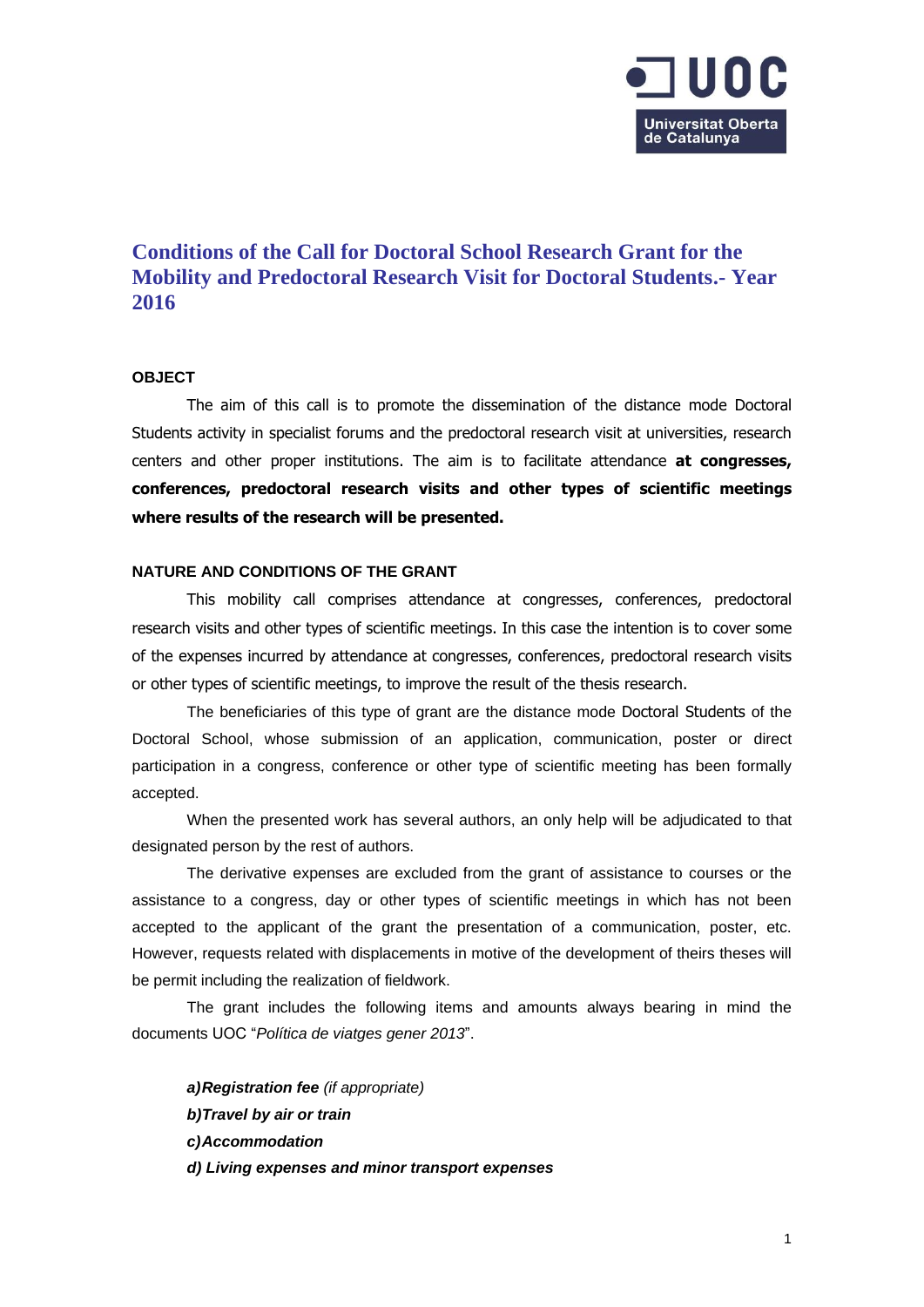

Reserving journeys (by plane or train and the hotel) and the payment of the registration fee must be made in accordance with the purchasing procedure for the OSRT.

Expenses relating to the registration fee, travel and accommodation must be duly justified to the OSRT within the 15 days after the journey has taken place. For travel by plane or train, plane tickets and boarding passes or the corresponding ticket must be presented.

## **BUDGET**

The budget available for this call of 2016 is a maximum of  $\epsilon$ 600 for each of four grants offered.

#### **REQUIREMENTS AND OBLIGATIONS**

To receive a Doctoral School grant for the Mobility and Predoctoral Research Visit, the applicant must meet the following requirements and obligations:

- Completing the grant application form provided by the Doctoral School by sending to [suport\\_admrecerca@uoc.edu,](mailto:suport_admrecerca@uoc.edu) and submit all the attached documentation stipulated on the form (both the documentation for submission when making the application and the documentation that should be sent after the organisation of the event). Is necessary to take into account that it is indispensable to present the official communication of the organizing organization the act through which the researcher is made know about his/her communication or presentation of results having been accepted.
- Not receiving other grant for the same item awarded by public or private institutions.
- It is essential that the associated expenses are incurred between 1 January and 31 December 2016.
- Having the scientific production up to date in the Record of Activities document.

## **TIME LIMIT, FORMALISATION AND PROCESSING OF APPLICATIONS**

The **period** for submitted will be open until the budget is exhausted and as maximum till 1 st November 2016.

To receive a Doctoral School grant for the Mobility and Predoctoral Research Visit, the applicant must meet the following requirements and obligations:

 Completing the grant application form provided by the Doctoral School by sending to [suport\\_admrecerca@uoc.edu,](mailto:suport_admrecerca@uoc.edu) and submit all the attached documentation stipulated on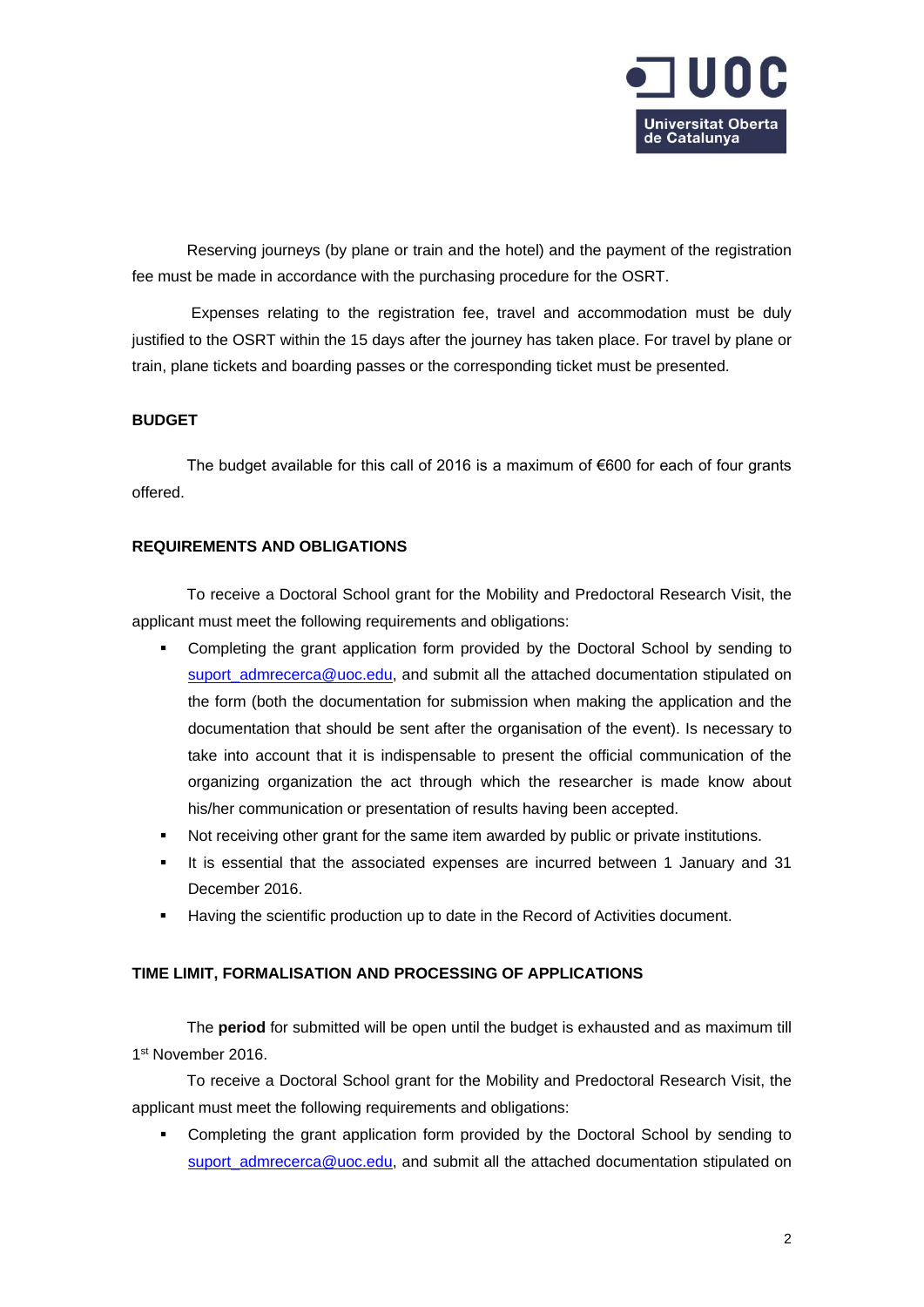

the form (both the documentation for submission when making the application and the documentation that should be sent after the organisation of the event). Is necessary to take into account that it is indispensable to present the official communication of the organizing organization the act through which the researcher is made know about his/her communication or presentation of results having been accepted.

- Not receiving other grant for the same item awarded by public or private institutions.
- It is essential that the associated expenses are incurred between 1 January and 31 December 2015.
- Having the scientific production up to date in the Record of Activities document.

For additional information or resolve queries do not hesitate to contact [suport\\_admrecerca@uoc.edu](mailto:suport_admrecerca@uoc.edu)

## **SELECTION**

The Doctoral School will evaluate the applications for this call and will rule on the awarding of Grant covered by this call.

The decision will be communicated within 15<sup>th</sup> labor days of submitting their application.

The Doctoral School will take the following criteria into account when assessing the applications:

- International Congress will be prioritized.
- The significance and scientific prestige of the act will be priced in relation in the area of specific research (this information will have to be proportionate and justified by the applicant).
- The congresses with Scientific Committee and explicit systems of revision will be prioritized as well as the significance and prestige of the institution or organizing scientific society.
- The requests linked to the approved Research Plan.
- In the case of a Doctoral Student who wants to apply for more than one application, the first one will be prioritized.
- Accepted congress or conference application, communication, poster or direct participation. In case of predoctoral research visit a host institution invitation letter will be required.
- Thesis Supervisor authorization letter.